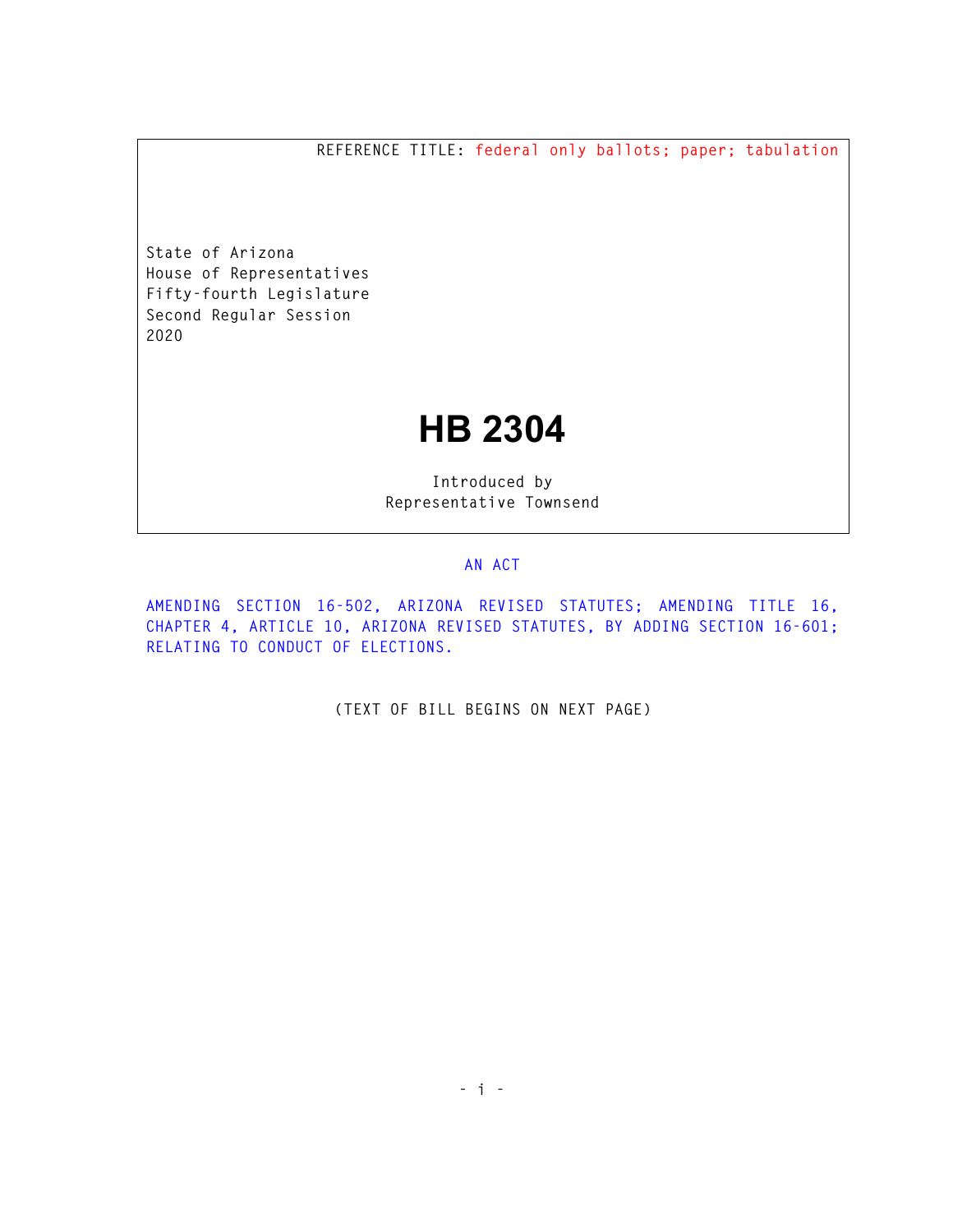**1 Be it enacted by the Legislature of the State of Arizona: 2 Section 1. Section 16-502, Arizona Revised Statutes, is amended to 3 read: 4 16-502. Form and contents of ballot 5 A. Ballots shall be printed with black ink on white paper of 6 sufficient thickness to prevent the printing thereon from being 7 discernible from the back, and the same type shall be used for the names 8 of all candidates, EXCEPT THAT ANY BALLOTS THAT PROVIDE FOR VOTING FOR 9 ONLY FEDERAL OFFICES SHALL BE PRINTED ON COLORED PAPER THAT IS READILY 10 DISTINGUISHABLE FROM OTHER PAPER BALLOTS FOR THAT ELECTION AND SHALL 11 INCLUDE THE WORDS "FEDERAL BALLOT" AT OR NEAR THE BALLOT HEADING. The 12 ballots shall be headed "official ballot" in bold-faced plain letters, 13 with a heavy rule above and below the heading. Immediately below shall be 14 placed the words "type of election, (date of election)" and the name of 15 the county and state in which the election is held. The name or number of 16 the precinct in which the election is held shall be placed on the ballot 17 in a uniform location for all ballots. No other matter shall be placed or 18 printed at the head of any ballot. Instructions to the voter on marking 19 the ballot may be printed below the heading as follows: 20 1. Put a mark according to the instructions next to the name 21 of each candidate for each office for whom you wish to vote. 22 2. If you wish to vote for a person whose name is not printed 23 on the ballot, write such name in the blank space provided on 24 the ballot and put a mark according to the instructions next 25 to the name so written. 26 3. Put a mark according to the instructions next to the word 27 "yes" or "for" for each proposition or question you wish to be 28 adopted. Put a mark according to the instructions next to the 29 word "no" or "against" for each proposition or question you 30 wish not to be adopted. 31 B. Immediately below the ballot instructions shall be placed the 32 following: 33 Section One 34 Partisan Ballot 35 C. Immediately below the heading for section one there shall be 36 placed in columns the names of the candidates of the several political 37 parties. Next to each candidate's name there shall be printed in 38 bold-faced letters the name of the political party. At the head of each 39 column shall be printed the names of the offices to be filled with the 40 name of each office being of uniform type size. At the head of each 41 column shall be printed in the following order the names of candidates 42 for: 43 1. Presidential electors, which shall be in a list and next to the 44 list shall be printed in bold type the surname of the presidential 45 candidate, and the surname of the vice presidential candidate who is**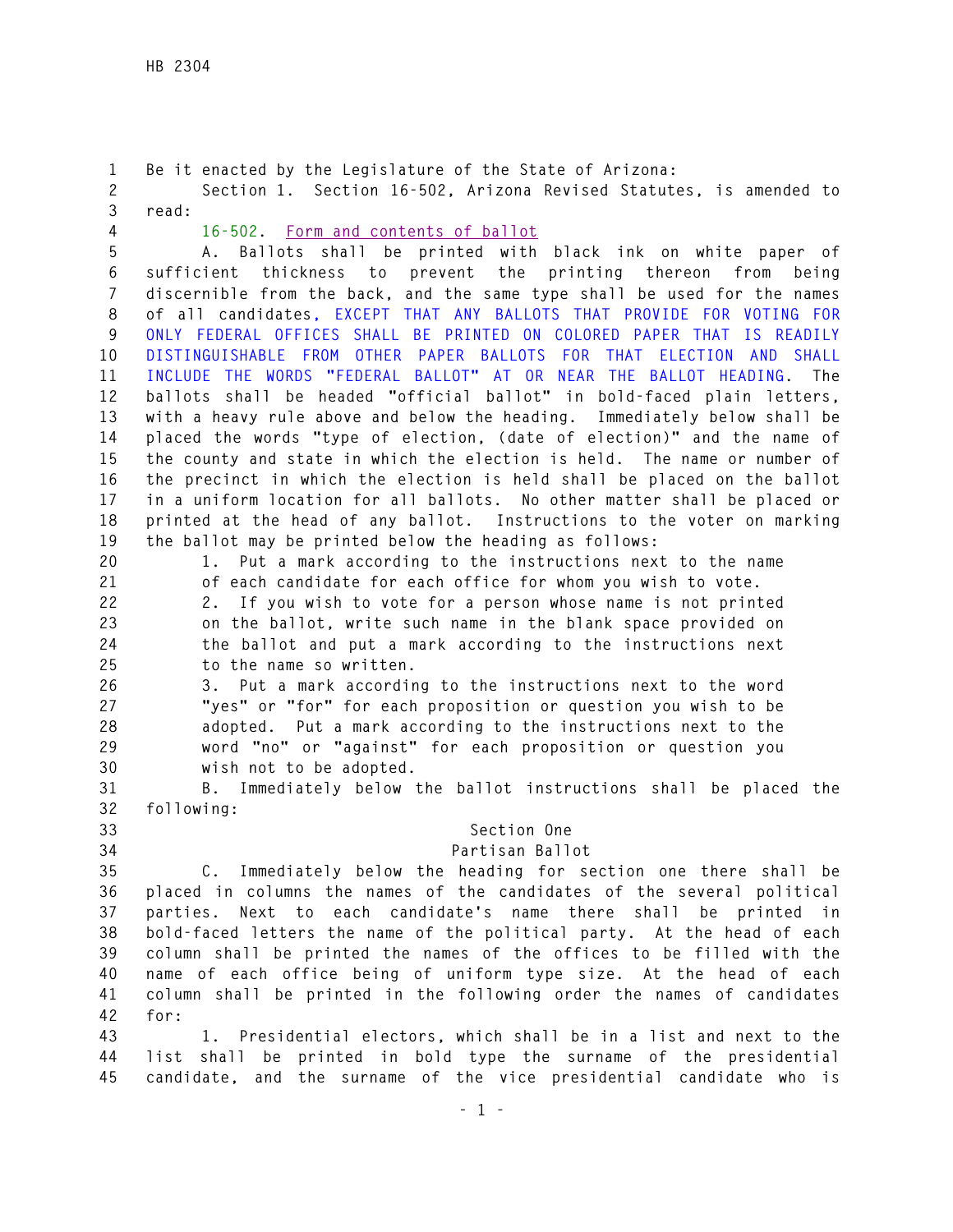**1 seeking election jointly with the presidential candidate shall be listed 2 directly below the name of the presidential candidate. The indicator for 3 the selection of the presidential and vice presidential candidates shall 4 be directly next to the surname of the presidential candidate, and one 5 mark directly next to a presidential candidate's surname shall be counted 6 as a vote for each elector in the list next to the presidential and vice 7 presidential candidates.** 

- 
- **8 2. United States senator.**
- 
- **9 3. Representatives in Congress.**
- **10 4. The several state offices.**
- **11 5. The several county and precinct offices.**

**12 D. The names of candidates for the offices of state senator and 13 state representative along with the district number shall be placed within 14 the heading of each column to the right of the office name for state 15 offices and immediately below the candidates for the office of governor. 16 The number of the supervisorial district of which a candidate is a nominee 17 shall be printed within the heading of each column to the right of the 18 name of the office.** 

**19 E. The lists of the candidates of the several parties shall be 20 arranged with the names of the parties in descending order according to 21 the votes cast for governor for that county in the most recent general 22 election for the office of governor, commencing with the left-hand column. 23 In the case of political parties that did not have candidates on the 24 ballot in the last general election, such parties shall be listed in 25 alphabetical order below the parties that did have candidates on the 26 ballot in the last general election. The names of all candidates 27 nominated under section 16-341 shall be placed in a single column below 28 that of the recognized parties. Next to the name of each candidate, in 29 parentheses, shall be printed a three-letter abbreviation that is taken 30 from the three words prescribed in the candidate's certificate of 31 nomination.** 

**32 F. Immediately below the designation of the office to be voted for 33 shall appear the words: "Vote for not more than \_\_\_\_\_\_\_\_\_" (insert the 34 number to be elected).** 

**35 G. In each column at the right or left of the name of each 36 candidate and on the same line there shall be a place for the voter to put 37 a mark. Below the name of the last named candidate for each office there 38 shall be as many blank lines as there are offices of the same title to be 39 filled, with a place for the voter to put a mark. On the blank line the 40 voter may write the name of any person for whom the voter desires to vote 41 whose name is not printed, and next to the name so written the voter shall 42 designate his choice by a mark as in the case of printed names.** 

**43 H. When there are two or more candidates of the same political 44 party for the same office, or more than one candidate for a judicial 45 office, the names of all such candidates shall be so alternated on the**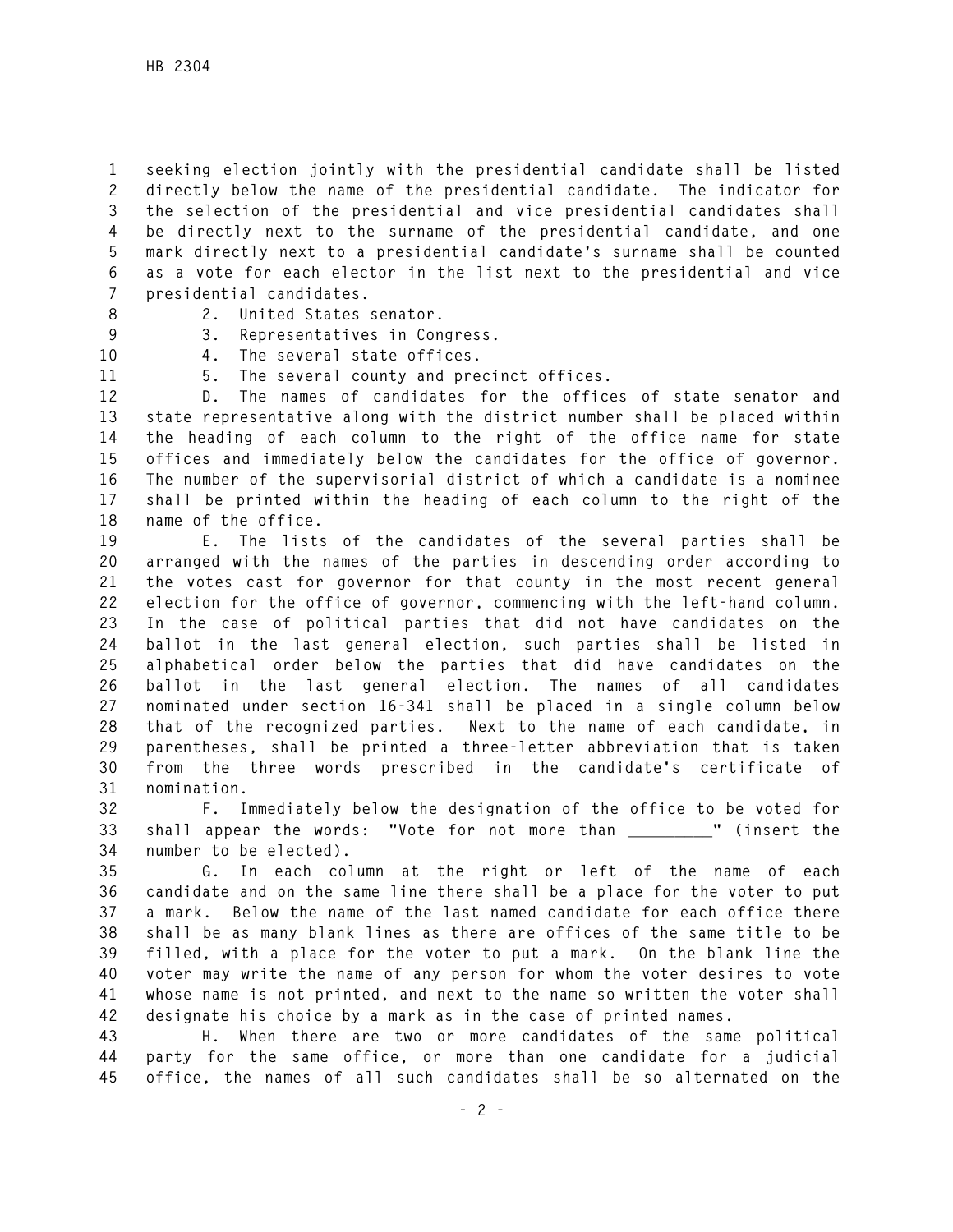**1 ballots used in each election district that the name of each candidate 2 shall appear substantially an equal number of times in each possible 3 location. If there are fewer or the same number of candidates seeking 4 office than the number to be elected, the rotation of names is not 5 required and the names shall be placed in alphabetical order.** 

**6 I. Immediately below section one of the ballot shall be placed the 7 following:** 

- 
- 

## **8 Section Two**

**9 Nonpartisan Ballot** 

**10 J. Immediately below the heading for section two shall be placed 11 the names of the candidates for justices of the supreme court, judges of 12 the court of appeals, judges of the superior court standing for retention 13 or rejection pursuant to article VI, section 38, Constitution of Arizona, 14 judges of the superior court standing for election pursuant to article VI, 15 section 12, Constitution of Arizona, school district officials and other 16 nonpartisan officials in a column or in columns without partisan or other 17 designation except the title of office in an order determined by the 18 officer in charge of the election.** 

**19 K. Immediately below the offices listed in subsection J of this 20 section, the ballot shall contain a separate heading of any nonpartisan 21 office for a vacant unexpired term and shall include the expiration date 22 of the term of the vacated office.** 

**23 L. All proposed constitutional amendments and other propositions or 24 questions to be submitted to the voters shall be printed immediately below 25 the names of candidates for nonpartisan positions in such order as the 26 secretary of state, or if a city or town election, the city or town clerk, 27 designates. Placement of county and local charter amendments, 28 propositions or questions shall be determined by the officer in charge of 29 the election. Except as provided by section 19-125, each proposition or 30 question shall be followed by the words "yes" and "no" or "for \_\_\_\_\_\_" and 31 "against \_\_\_\_\_\_" as the nature of the proposition or question requires, 32 and at the right or left of and next to each of such words shall be a 33 place for the voter to put a mark according to the instructions that is 34 similar in size to those places appearing opposite the names of the 35 candidates, in which the voter may indicate his vote for or against such 36 proposition or question by a mark as defined in section 16-400.** 

**37 M. Instead of printing the official and descriptive titles or the 38 full text of each measure or question on the official ballot, the officer 39 in charge of elections may print phrases on the official ballot that 40 contain all of the following:** 

**41 1. The number of the measure in reverse type and at least twelve 42 point type.** 

**43 2. The designation of the measure as prescribed by section 19-125, 44 subsection C or as a question, proposition or charter amendment, followed 45 by the words "relating to..." and inserting the subject.**